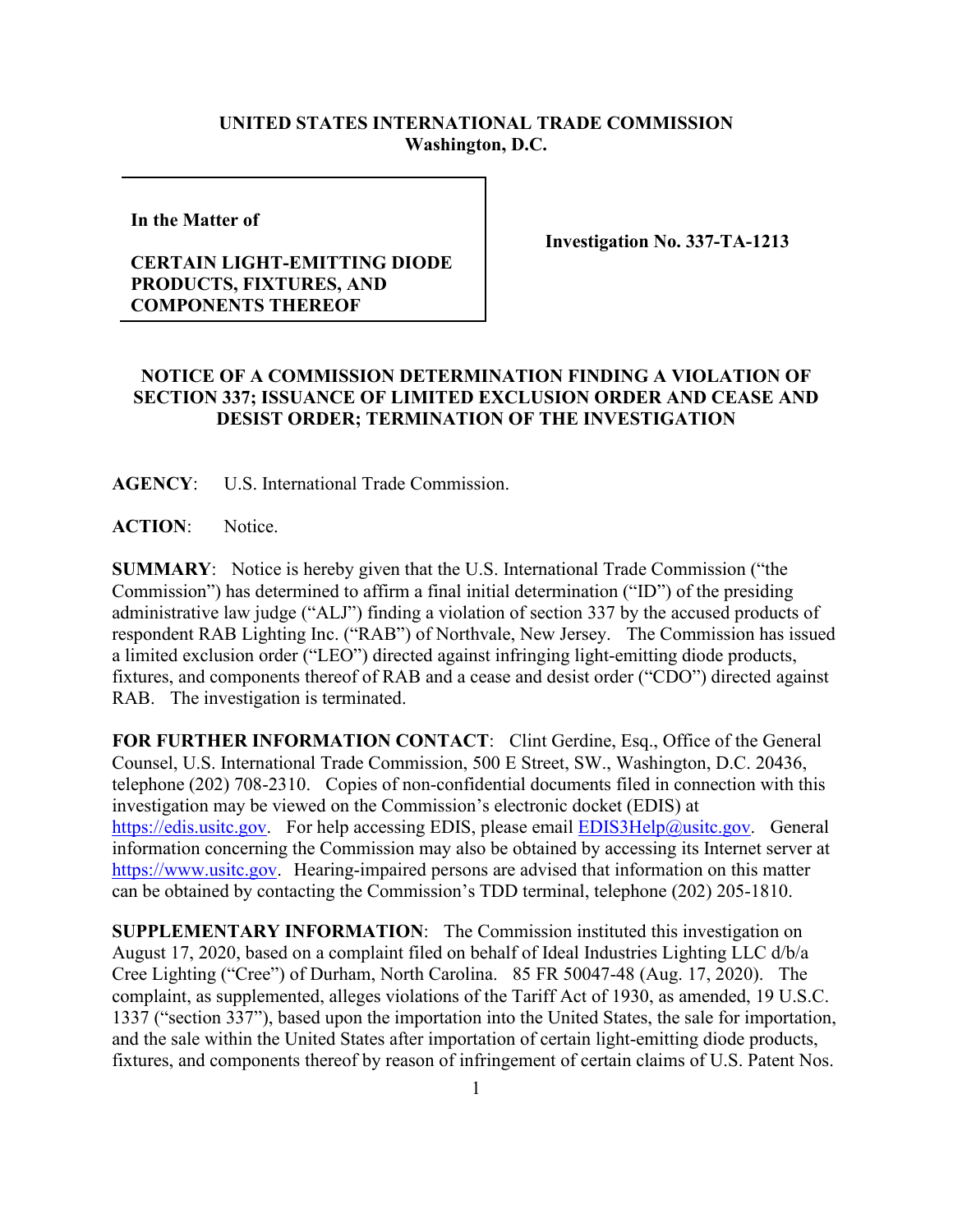8,403,531 ("the '531 patent"); 8,596,819 ("the '819 patent"); 8,777,449 ("the '449 patent"); 9,261,270 ("the '270 patent"); and 9,476,570 ("the '570 patent"). The complaint further alleges the existence of a domestic industry. The Commission's notice of investigation ("NOI") named RAB as the sole respondent. The Office of Unfair Import Investigations is not participating in the investigation. The Commission previously terminated the following claims from the investigation: (1) claims 1-9 and 11-14 of the '449 patent; (2) claims 3-12 of the '270 patent; claims 17, 21, and 24 of the '531 patent; and (3) claims 2, 6-9, and 11-24 of the '570 patent. *See* Order No. 13 (Jan. 8, 2021), *unreviewed by* Comm'n Notice (Jan. 26, 2021); Order No. 25 (May 5, 2021), *unreviewed by* Comm'n Notice (May 21, 2021). The Commission also amended the complaint and NOI to add asserted claim 11 of the '531 patent. *See* Order No. 13 (Jan. 8, 2021), *unreviewed by* Comm'n Notice (Jan. 26, 2021).

On August 17, 2021, the ALJ issued the final ID finding a violation of section 337 based on infringement of the asserted claims of the '270 and '570 patents. The ID finds no violation of section 337 with respect to the '531 and '819 patents on the basis of patent-ineligible subject matter, lack of enablement, and lack of written description. The ID also finds no violation with respect to the '449 patent based on findings that the accused products do not infringe asserted claim 10; the asserted claims are invalid for lack of enablement; and the domestic industry products do not practice one or more claims. The ALJ recommended, should the Commission find a violation, issuing a limited exclusion order directed to RAB's infringing products and a cease and desist order directed to RAB and requiring a bond in the amount of five (5) percent for importation of infringing articles during the period of Presidential review.

On October 25, 2021, the Commission determined to review the final ID in part. Specifically, the Commission determined to review the ID's finding that: (1) the asserted claims of the '531 patent and '819 patent are invalid due to patent-ineligible subject matter, lack of enablement, and lack of written description and (2) the '819 patent is prior art to claims 1, 10-12, and 26 of the '531 patent. The Commission determined not to review the remainder of the ID, including the ID's finding of a violation with respect to the '270 and '570 patents. 86 FR 60071-72 (Oct. 29, 2021). The Commission also requested written submissions from the parties, interested government agencies, and other interested persons on the issues of remedy, the public interest, and bonding. *Id.*

On November 8 and 15, 2021, Cree and RAB each filed a brief and a reply brief, respectively, on remedy, the public interest, and bonding. The Commission received no other submissions.

Having reviewed the record in this investigation, including the final ID and the parties' briefing, the Commission has determined, on review, to: (1) affirm the ID's finding that the asserted claims of the '531 and '819 patents are patent ineligible; (2) take no position on the ID's finding that the asserted claims of the '531 and '819 patents are invalid due to lack of enablement and lack of written description; and (3) take no position on the ID's finding that the '819 patent is prior art to claims 1, 10-12, and 26 of the '531 patent. Accordingly, the Commission affirms the ID's finding of no violation as to the '531 and '819 patents.